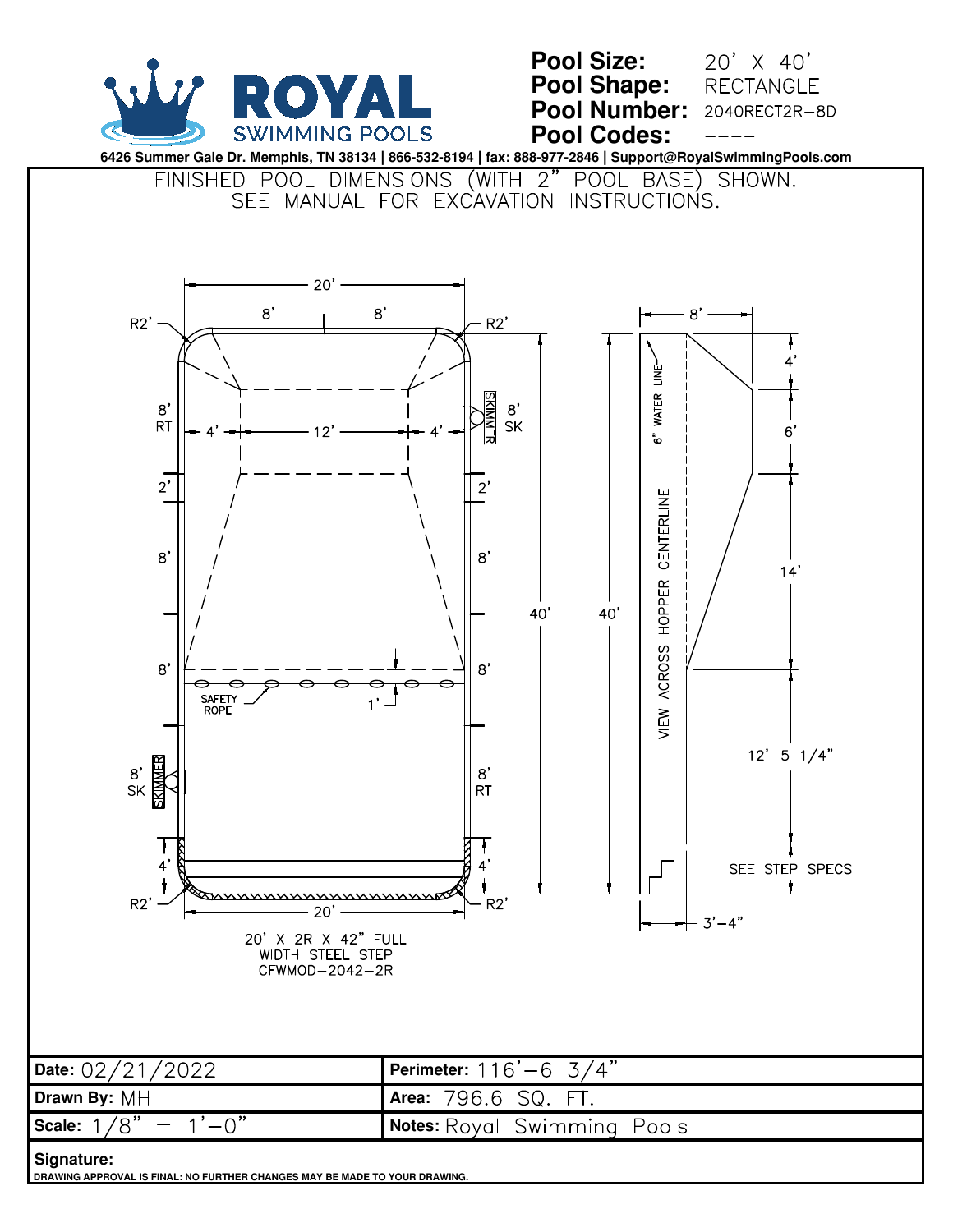

## **Name:** <mark>Name:</mark> 2<br>Number:

| <b>BUM</b> |                              |  |  |     |
|------------|------------------------------|--|--|-----|
|            | REF. VENDOR SKU #            |  |  | QTY |
|            | 2RADSTMODLTS                 |  |  |     |
| R          | 2RADSTMODRTS<br>6FTSTMODSECS |  |  |     |
| C          |                              |  |  |     |
|            | 8FTSTMODSECS                 |  |  |     |







|                                                                                                       | SILP SIDE VIEW   |
|-------------------------------------------------------------------------------------------------------|------------------|
|                                                                                                       |                  |
|                                                                                                       |                  |
| Drawn By: GR                                                                                          | Date: $5/6/2021$ |
| $'$ 1 $\cap$ "<br>$1'-0$ "<br>$\rightarrow$<br>$\,=\,$<br>Scale: $\mathfrak{Z}_{\mathscr{C}}$<br>, b. | Notes: $---$     |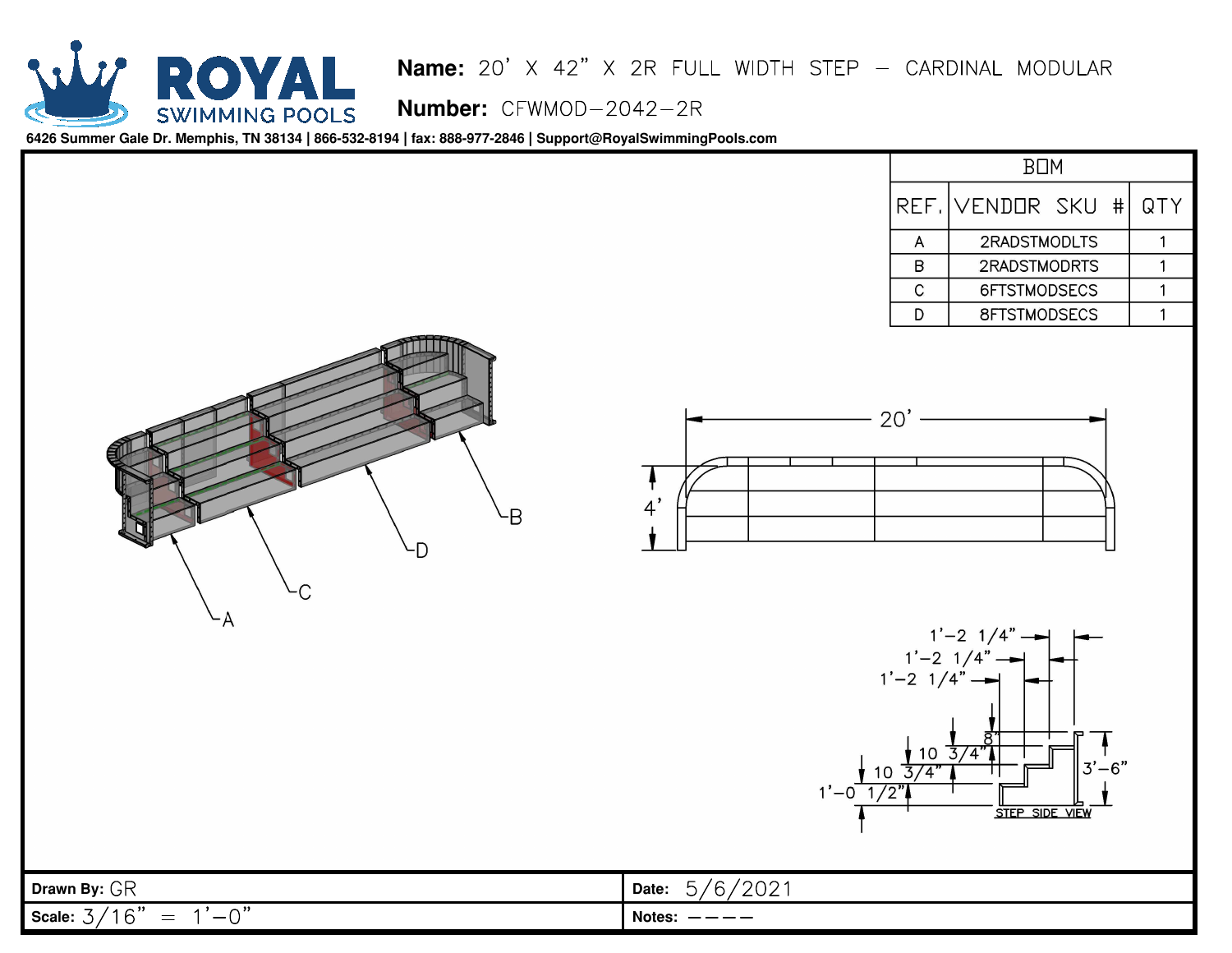



|                                                                                                                                                                                                                                                                                                                                                                                 | <b>Cardinal Name: 3'-0" LEFT SIDE 2' RADIUS MODULAR STEEL STEP</b> |                                                                                                                                                    |                                                                               |
|---------------------------------------------------------------------------------------------------------------------------------------------------------------------------------------------------------------------------------------------------------------------------------------------------------------------------------------------------------------------------------|--------------------------------------------------------------------|----------------------------------------------------------------------------------------------------------------------------------------------------|-------------------------------------------------------------------------------|
| cardinalsystemsinc.                                                                                                                                                                                                                                                                                                                                                             | Number: 2RADSTMODLTS                                               |                                                                                                                                                    |                                                                               |
|                                                                                                                                                                                                                                                                                                                                                                                 |                                                                    | 250 Route 61 South, Schuylkill Haven, PA 17972 · 570-385-4733 · fax: 570-385-1318 · CustomerService@CardinalSystemsinc.com                         |                                                                               |
|                                                                                                                                                                                                                                                                                                                                                                                 |                                                                    | <b>PARTS LIST</b>                                                                                                                                  |                                                                               |
|                                                                                                                                                                                                                                                                                                                                                                                 | $3 - 0"$                                                           | QTY<br><b>PART NUMBER</b><br>ITEMI<br>BT1143                                                                                                       | <b>DESCRIPTION</b><br>3'-0" BOTTOM TREAD                                      |
|                                                                                                                                                                                                                                                                                                                                                                                 |                                                                    | 3'-0" TREAD<br>TD03398<br>2'-9 7/8" TREAD<br>TD03390                                                                                               |                                                                               |
|                                                                                                                                                                                                                                                                                                                                                                                 | $5\phantom{.0}$<br>4<br>8<br>11                                    | <i>SR00539</i><br><b>SP06888</b>                                                                                                                   | <u>3'-1 3/4" X 2'-0" RADIUS STEP RISER</u><br>1'-0" STEP PANEI                |
|                                                                                                                                                                                                                                                                                                                                                                                 | $\overline{3}$                                                     | SP0251<br>6<br><b>TS0069</b>                                                                                                                       | 2'-0" STEP PANEI<br>3'-6" TREAD SUPPORT                                       |
|                                                                                                                                                                                                                                                                                                                                                                                 | <b>ATTT</b>                                                        | LT0028<br>8<br>LT0031<br>9                                                                                                                         | 1'-0" LINER TRACK<br>3'-0" LINER TRACK                                        |
|                                                                                                                                                                                                                                                                                                                                                                                 | $\overline{2}$                                                     | LT0064<br>10<br>LT03123<br>11                                                                                                                      | 2'-9 <u>'3/4" LINER TRACK</u><br><u>1'-10 3/4" X 2'-0" RADIUS LINER TRACK</u> |
|                                                                                                                                                                                                                                                                                                                                                                                 |                                                                    | <b>BP106S</b><br>12                                                                                                                                | LARGE STEP BOLT PACK                                                          |
| $4 - 0"$<br>6                                                                                                                                                                                                                                                                                                                                                                   |                                                                    |                                                                                                                                                    |                                                                               |
|                                                                                                                                                                                                                                                                                                                                                                                 |                                                                    |                                                                                                                                                    |                                                                               |
|                                                                                                                                                                                                                                                                                                                                                                                 |                                                                    |                                                                                                                                                    |                                                                               |
|                                                                                                                                                                                                                                                                                                                                                                                 |                                                                    |                                                                                                                                                    |                                                                               |
|                                                                                                                                                                                                                                                                                                                                                                                 | $\overline{7}$<br>$10\,$<br>9                                      |                                                                                                                                                    |                                                                               |
|                                                                                                                                                                                                                                                                                                                                                                                 |                                                                    |                                                                                                                                                    |                                                                               |
|                                                                                                                                                                                                                                                                                                                                                                                 | $- 1' - 2 1/4"$                                                    |                                                                                                                                                    |                                                                               |
|                                                                                                                                                                                                                                                                                                                                                                                 | $1' - 21/4"$                                                       |                                                                                                                                                    |                                                                               |
|                                                                                                                                                                                                                                                                                                                                                                                 | $1' - 21/4"$                                                       |                                                                                                                                                    |                                                                               |
|                                                                                                                                                                                                                                                                                                                                                                                 |                                                                    |                                                                                                                                                    |                                                                               |
| 10 3/4"                                                                                                                                                                                                                                                                                                                                                                         | ė"<br>$\mathbf{v}$ or $\mathbf{v}$                                 |                                                                                                                                                    |                                                                               |
| 10 3/4"                                                                                                                                                                                                                                                                                                                                                                         |                                                                    |                                                                                                                                                    |                                                                               |
| $1'$ - $1/2"$                                                                                                                                                                                                                                                                                                                                                                   | <b>SOOT</b><br>$3' - 6''$                                          |                                                                                                                                                    |                                                                               |
|                                                                                                                                                                                                                                                                                                                                                                                 |                                                                    |                                                                                                                                                    |                                                                               |
|                                                                                                                                                                                                                                                                                                                                                                                 |                                                                    |                                                                                                                                                    |                                                                               |
|                                                                                                                                                                                                                                                                                                                                                                                 | <b>TREAD SECTION</b>                                               |                                                                                                                                                    |                                                                               |
| SCALE 1 / 35                                                                                                                                                                                                                                                                                                                                                                    |                                                                    |                                                                                                                                                    |                                                                               |
| NOTE:<br>USE REBAR HOLE LOCATIONS TO                                                                                                                                                                                                                                                                                                                                            | Drawn By: Shay                                                     | Date: 7/18/2019                                                                                                                                    |                                                                               |
| PIN WALL AND STEP DECK<br>SUPPORTS IN PLACE. THEN POUR                                                                                                                                                                                                                                                                                                                          | Scale: 1:35                                                        | <b>Notes: ST012166</b>                                                                                                                             |                                                                               |
| 4"-6" OF CONCRETE AROUND<br>This information is the confidential property of Cardinal Systems, Inc. Disclosure or duplication without proper written approval is strictly prohibited.<br>Acceptance and use of this drawing constitutes knowledge and acceptance by the user of the terms and conditions set forth in the notice and warning which<br>THESE AREAS AND UNDER THE |                                                                    |                                                                                                                                                    |                                                                               |
| <b>ASSEMBLY FOR REINFORCEMENT</b><br>យា                                                                                                                                                                                                                                                                                                                                         |                                                                    | accompanied this drawing is incorporated herein and made part hereof and is found on Cardinal Systems, Inc's website at www.CardinalSystemslnc.com | CardinalSystemsInc.com                                                        |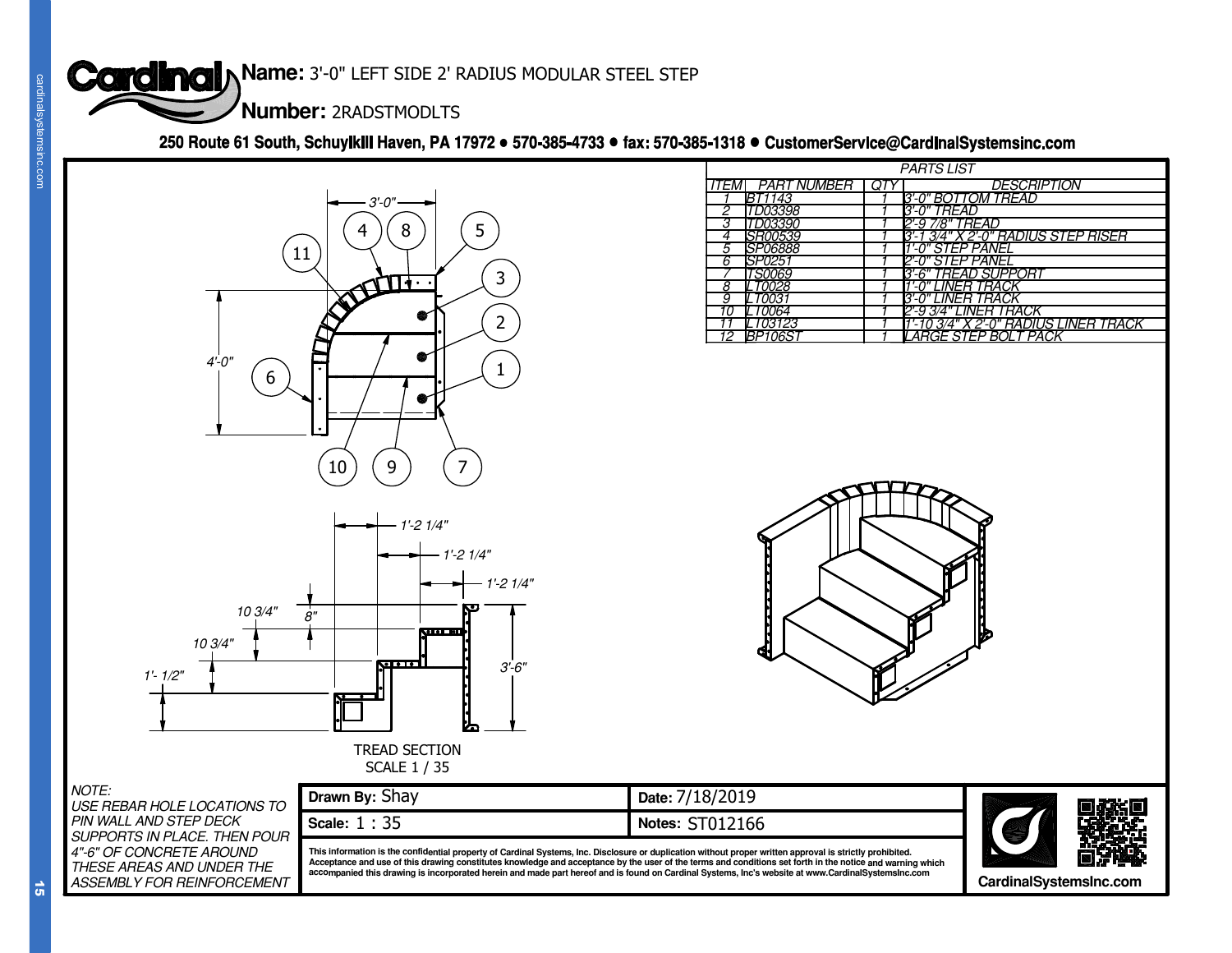

| $\vec{5}$              | <b>Cardinal Name: 3'-0" RIGHT SIDE 2' RADIUS MODULAR STEEL STEP</b><br>Number: 2RADSTMODRTS                                                                  |                                                                                                                                                                                                                                                                                                                                                                                                                                                                                                                                                                              |
|------------------------|--------------------------------------------------------------------------------------------------------------------------------------------------------------|------------------------------------------------------------------------------------------------------------------------------------------------------------------------------------------------------------------------------------------------------------------------------------------------------------------------------------------------------------------------------------------------------------------------------------------------------------------------------------------------------------------------------------------------------------------------------|
|                        |                                                                                                                                                              | 250 Route 61 South, Schuylkill Haven, PA 17972 • 570-385-4733 • fax: 570-385-1318 • CustomerService@CardinalSystemsinc.com                                                                                                                                                                                                                                                                                                                                                                                                                                                   |
|                        | $3 - 0"$<br>3<br>8<br>11<br>$5\phantom{.0}$<br>$6\phantom{1}6$<br>$4 - 0"$<br>$\overline{2}$<br>$\overline{4}$                                               | <b>PARTS LIST</b><br>QTY<br><b>DESCRIPTION</b><br>PART NUMBER<br>ITEMI<br><i>SR00540</i><br>3'-1 3/4" X 2'-0" RADIUS STEP RISER<br>SP0252<br>2'-0" STEP PANEL<br><i>SP06888</i><br>1'-0" STEP PANEL<br><i>3'-0" BOTTOM TREAD</i><br>BT1143<br>TD03393<br>2'-9 7/8" TREAD<br>TD03399<br>3'-0" TREAD<br>3'-6" TREAD SUPPORT<br><b>TS0069</b><br><i>LT0028</i><br><i>''-0" LINER TRACK</i><br>LT0031<br>" LINER TRACK<br>Ž'-9 3/4" LINER TRACK<br><b>LT0064</b><br>10<br>LT03123<br><u>1'-10 3/4" X 2'-0" RADIUS LINER TRACK</u><br><b>BP106S</b><br>LARGE STEP BOLT PACK<br>12 |
|                        | 9<br>10 <sup>°</sup><br>- 1'-2 1/4"<br>$1' - 21/4"$<br>$1' - 21/4"$<br>10 3/4"<br>8"<br>10 3/4"<br>$3'$ -6"<br>$1'$ - $1/2"$<br><b>TREAD SECTION</b>         |                                                                                                                                                                                                                                                                                                                                                                                                                                                                                                                                                                              |
|                        | <b>SCALE 1 / 35</b><br>NOTE:<br>Drawn By: Shay<br>USE REBAR HOLE LOCATIONS TO                                                                                | Date: 7/18/2019                                                                                                                                                                                                                                                                                                                                                                                                                                                                                                                                                              |
| cardinalsystemsinc.com | PIN WALL AND STEP DECK<br>Scale: 1:35<br>SUPPORTS IN PLACE. THEN POUR<br>4"-6" OF CONCRETE AROUND<br>THESE AREAS AND UNDER THE<br>ASSEMBLY FOR REINFORCEMENT | Notes: ST012171<br>This information is the confidential property of Cardinal Systems, Inc. Disclosure or duplication without proper written approval is strictly prohibited.<br>Acceptance and use of this drawing constitutes knowledge and acceptance by the user of the terms and conditions set forth in the notice and warning which<br>accompanied this drawing is incorporated herein and made part hereof and is found on Cardinal Systems, Inc's website at www.CardinalSystemsInc.com<br>CardinalSystemsInc.com                                                    |

| TF:<br>E REBAR HOLE LOCATIONS TO                                                                                 | Drawn By: Shay                                                                       |  |
|------------------------------------------------------------------------------------------------------------------|--------------------------------------------------------------------------------------|--|
| ' WALL AND STEP DECK                                                                                             | Scale: 1:35                                                                          |  |
| PPORTS IN PLACE. THEN POUR<br>" OF CONCRETE AROUND<br><i>ESE AREAS AND UNDER THE</i><br>SEMBLY FOR REINFORCEMENT | This information is the cor<br>Acceptance and use of thi<br>accompanied this drawind |  |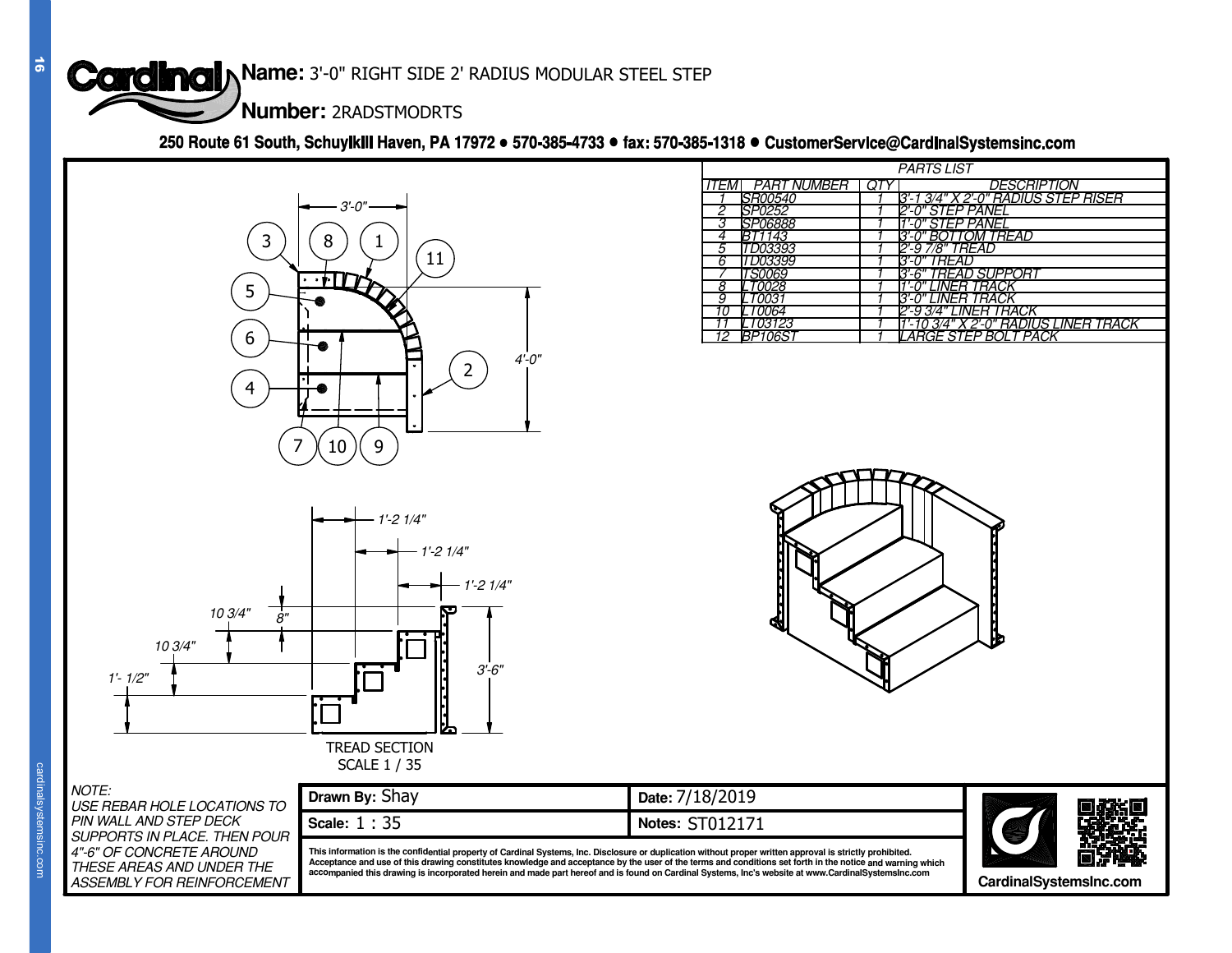